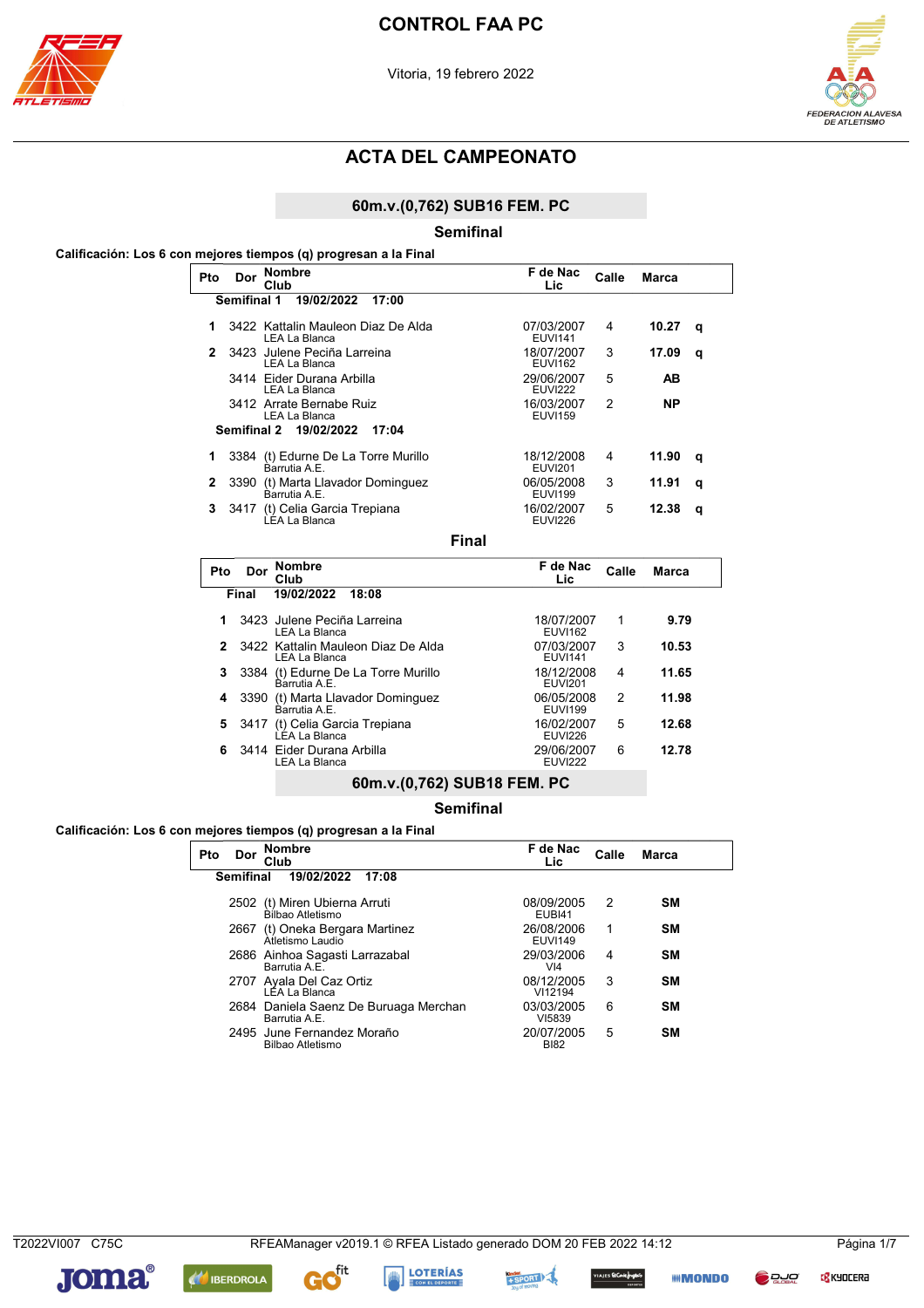





### 60m.v.(0,762) SUB18 FEM. PC

|     |       | Final<br><b>Nombre</b>                                 | F de Nac                      |       |           |
|-----|-------|--------------------------------------------------------|-------------------------------|-------|-----------|
| Pto | Dor   | Club                                                   | Lic.                          | Calle | Marca     |
|     | Final | 19/02/2022<br>18:12                                    |                               |       |           |
| 1   |       | 2686 Ainhoa Sagasti Larrazabal<br>Barrutia A.E.        | 29/03/2006<br>V <sub>14</sub> | 4     | 9.65      |
| 2   |       | 2707 Ayala Del Caz Ortiz<br>LÊA La Blanca              | 08/12/2005<br>VI12194         | 3     | 9.93      |
| 3   | 2502  | (t) Miren Ubierna Arruti<br>Bilbao Atletismo           | 08/09/2005<br><b>EUBI41</b>   | 2     | 10.47     |
| 4   |       | 2684 Daniela Saenz De Buruaga Merchan<br>Barrutia A.E. | 03/03/2005<br>VI5839          | 6     | 10.77     |
|     |       | 2495 June Fernandez Moraño<br>Bilbao Atletismo         | 20/07/2005<br><b>BI82</b>     | 5     | AB        |
|     | 2667  | (t) Oneka Bergara Martinez<br>Atletismo Laudio         | 26/08/2006<br><b>EUVI149</b>  | 1     | <b>NP</b> |
|     |       | 60m.v.(0,84) FEM. PC                                   |                               |       |           |
|     |       | <b>Semifinal</b>                                       |                               |       |           |

#### Calificación: Los 5 con mejores tiempos (q) progresan a la Final

| Pto | Dor              | <b>Nombre</b><br>Club                           |       | F de Nac<br>Lic.           | Calle | Marca        |   |
|-----|------------------|-------------------------------------------------|-------|----------------------------|-------|--------------|---|
|     | <b>Semifinal</b> | 19/02/2022<br>17:15                             |       |                            |       |              |   |
| 1   |                  | 1988 Maider Feo Infante<br><b>LEA La Blanca</b> |       | 01/10/2004<br>VI5783       | 3     | 9.30         | a |
| 2   |                  | 1993 Ane Loyo Angulo<br>LEA La Blanca           |       | 25/08/2004<br>VI5790       | 2     | 9.44         | q |
|     |                  | 1839 Ainara Ortiz Reoyo<br>Bilbao Atletismo     |       | 09/02/2004<br><b>BI262</b> | 5     | <b>NP</b>    |   |
|     |                  | 1838 Leire Jimenez Moruga<br>Bilbao Atletismo   |       | 08/01/2004<br><b>BI73</b>  | 4     | ΝP           |   |
|     |                  |                                                 | Final |                            |       |              |   |
| Pto | Dor              | <b>Nombre</b><br>Club                           |       | F de Nac<br>Lic            | Calle | <b>Marca</b> |   |
|     | Final            | 19/02/2022<br>18:18                             |       |                            |       |              |   |
| 1   |                  | 1988 Maider Feo Infante<br>LEA La Blanca        |       | 01/10/2004<br>VI5783       | 4     | 9.30         |   |
|     |                  | 1993 Ane Loyo Angulo<br>LEA La Blanca           |       | 25/08/2004<br>VI5790       | 3     | <b>NP</b>    |   |
|     |                  |                                                 |       |                            |       |              |   |

# 60m FEM. PC

#### **Semifinal**

Calificación: L@s 6 con mejores tiempos (q) progresan a la Final, de l@s cuales al menos 4 serán atletas alaves@s o pertenecientes a clubes alaveses.

| Pto | Dor         | <b>Nombre</b><br>Club                           | F de Nac<br>Lic                | Calle         | Marca     |   |
|-----|-------------|-------------------------------------------------|--------------------------------|---------------|-----------|---|
|     | Semifinal 1 | 19/02/2022<br>17:25                             |                                |               |           |   |
| 1   |             | 2 Angela Castiella Garcia<br>At. San Sebastian  | 07/03/2005<br>LO7427           | 3             | 8.04      | q |
|     |             | 2495 June Fernandez Moraño<br>Bilbao Atletismo  | 20/07/2005<br><b>BI82</b>      | 4             | 8.14      | a |
| 3   |             | 3387 Avril Gomez Cantero<br>Barrutia A.E.       | 21/06/2007<br>VI <sub>51</sub> | 6             | 8.15      | q |
| 4   |             | 1988 Maider Feo Infante<br>LEA La Blanca        | 01/10/2004<br>VI5783           | 5             | 8.16      | a |
| 5   |             | 1994 Amaia Blanca Marco Nafria<br>LEA La Blanca | 17/09/2004<br>VI5863           | 1             | 8.27      | a |
|     |             | 1838 Leire Jimenez Moruga<br>Bilbao Atletismo   | 08/01/2004<br><b>BI73</b>      | $\mathcal{P}$ | <b>NP</b> |   |



**Joma**®

+SPORT

s ElCorle<mark>f</mark>rigasis<br>...

*IIII* **MONDO** 

**DRUC** 

**LOTERÍAS** 

 $f<sup>it</sup>$ 

G

**AN IBERDROLA** 

**C<mark>S</mark> KYOCER**a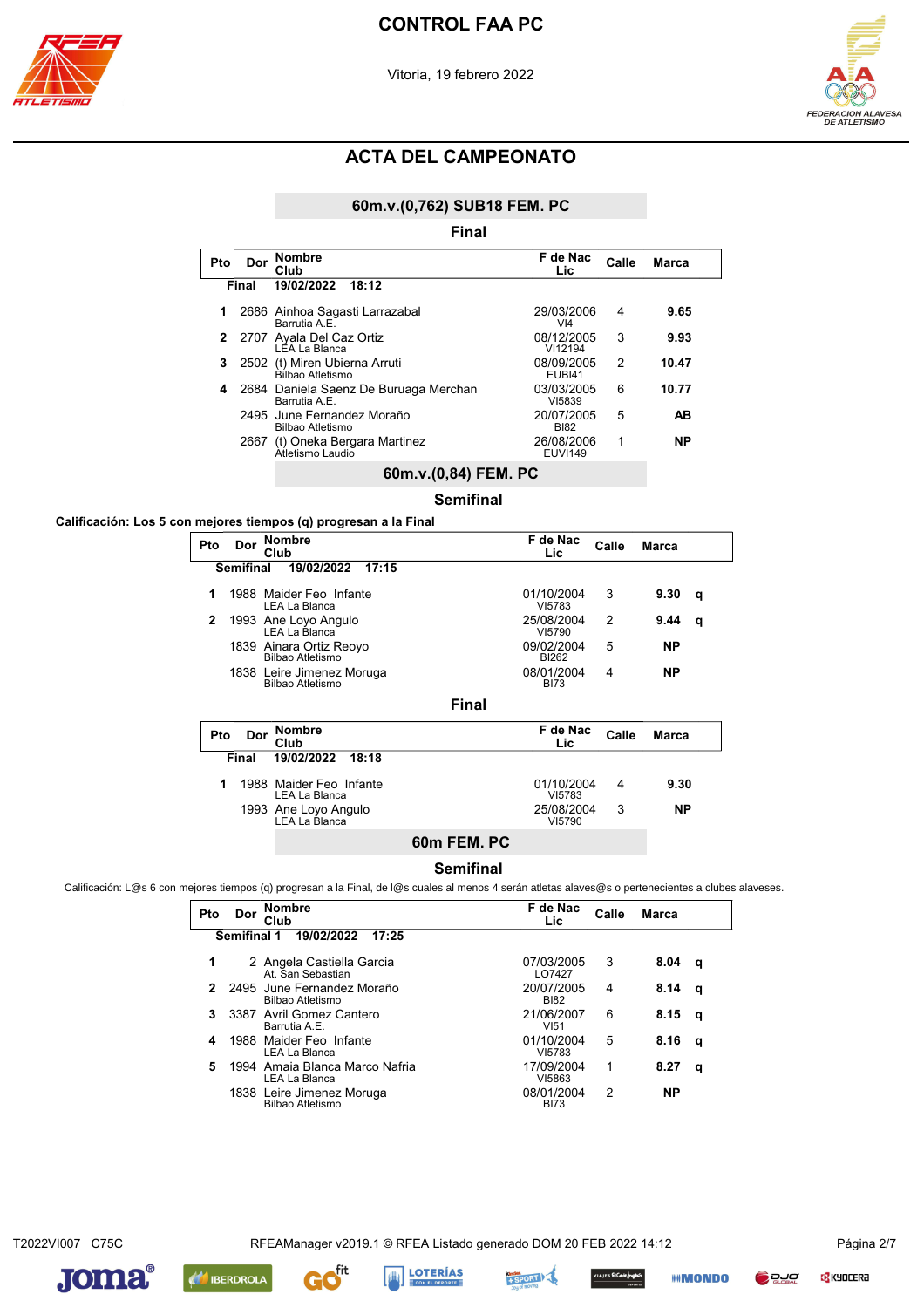



### 60m FEM. PC

Semifinal

Calificación: L@s 6 con mejores tiempos (q) progresan a la Final, de l@s cuales al menos 4 serán atletas alaves@s o pertenecientes a clubes alaveses.

| Pto | Dor                | Nombre<br>Club                                       | F de Nac<br>Lic              | Calle | Marca |   |
|-----|--------------------|------------------------------------------------------|------------------------------|-------|-------|---|
|     | <b>Semifinal 2</b> | 19/02/2022<br>17:28                                  |                              |       |       |   |
| 1   |                    | 2722 Uxue Valor Posse<br><b>LEA La Blanca</b>        | 08/09/2006<br>VI40           | 3     | 8.18  | q |
| 2   |                    | 2681 Ane Jauregui Mediavilla<br>Barrutia A.E.        | 19/08/2006<br>VI3            | 4     | 8.30  |   |
| 3   |                    | 3423 Julene Peciña Larreina<br>LEA La Blanca         | 18/07/2007<br><b>EUVI162</b> | 1     | 8.41  |   |
| 4   |                    | 2686 Ainhoa Sagasti Larrazabal<br>Barrutia A.E.      | 29/03/2006<br>VI4            | 6     | 8.50  |   |
|     |                    | 2707 Ayala Del Caz Ortiz<br>LEA La Blanca            | 08/12/2005<br>VI12194        | 5     | DS    |   |
|     |                    | 3418 Lidia Igartua Pz De Arrilucea<br>LEA La Blanca  | 07/07/2007<br>VI43           | 2     | ΝP    |   |
|     | Semifinal 3        | 19/02/2022<br>17:31                                  |                              |       |       |   |
| 1   |                    | 3393 (t) Jone Ruiz Puebla<br>Barrutia A.E.           | 20/06/2007<br><b>EUVI168</b> | 2     | 8.57  |   |
| 2   |                    | 3452 (t) Aitana Pereda Riaño<br>LEA La Blanca        | 15/06/2008<br><b>EUVI246</b> | 1     | 8.63  |   |
| 3   |                    | 1984 (t) Miren Arrieta Gonzalez<br>LEA La Blanca     | 09/09/2004<br>EUVI12178      | 4     | 8.67  |   |
| 4   |                    | 2704 (t) Eider Cartelle Perez<br>LÉA La Blanca       | 16/08/2005<br>EUVI12185      | 5     | 8.68  |   |
| 5   |                    | 2687 Yaiza Sojo Martin<br>Barrutia A.E.              | 04/03/2006<br>VI45           | 6     | 8.73  |   |
|     |                    | 1839 Ainara Ortiz Reovo<br><b>Bilbao Atletismo</b>   | 09/02/2004<br>BI262          | 3     | ΝP    |   |
|     | Semifinal 4        | 19/02/2022<br>17:34                                  |                              |       |       |   |
| 1   |                    | 3414 Eider Durana Arbilla<br>LEA La Blanca           | 29/06/2007<br><b>EUVI222</b> | 5     | 8.58  |   |
| 2   |                    | 2502 (t) Miren Ubierna Arruti<br>Bílbao Atletismo    | 08/09/2005<br>EUBI41         | 3     | 8.72  |   |
| 3   |                    | 2714 (t) Oihane Molinos Aldeano<br>LEA La Blanca     | 25/08/2006<br><b>EUVI115</b> | 1     | 8.76  |   |
| 4   |                    | 3382 (t) Alai Beobide Izagirre<br>Barrutia A.E.      | 22/05/2007<br><b>EUVI169</b> | 4     | 8.84  |   |
|     |                    | 1509 (t) Uxue Mardaras Sustacha<br>LÉA La Blanca     | 18/11/2001<br>EUBI52592      | 2     | ΝP    |   |
|     |                    | 3412 Arrate Bernabe Ruiz<br>LEA La Blanca            | 16/03/2007<br><b>EUVI159</b> | 6     | ΝP    |   |
|     | Semifinal 5        | 19/02/2022<br>17:37                                  |                              |       |       |   |
| 1   |                    | 1524 (t) Yanire Martin Martin<br>Barrutia A.E.       | 26/06/2001<br>VI5671         | 4     | 8.79  |   |
| 2   |                    | 1990 Alazne Garcia Salguero<br>LEA La Blanca         | 09/06/2004<br>VI5853         | 2     | 8.81  |   |
| 3   |                    | 1989 (t) Estibaliz Garcia Domingo<br>LEA La Blanca   | 23/06/2004<br>EUVI12150      | 3     | 8.85  |   |
| 4   |                    | 2713 Klara Mena Barrio<br>LEA La Blanca              | 23/04/2006<br>VI36           | 6     | 8.90  |   |
| 5   |                    | 3383 (t) Paula De La Llera Garcia<br>Barrutia A.E.   | 11/05/2008<br><b>EUVI210</b> | 5     | 9.01  |   |
| 6   |                    | 3422 Kattalin Mauleon Diaz De Alda<br>LEA La Blanca  | 07/03/2007<br><b>EUVI141</b> | 1     | 9.07  |   |
|     | Semifinal 6        | 19/02/2022<br>17:40                                  |                              |       |       |   |
| 1   |                    | 3397 (t) Marina Zuleica Betolaza<br>Barrutia A.E.    | 24/08/2007<br><b>EUVI189</b> | 4     | 9.08  |   |
| 2   |                    | 3425 (t) Anina Vandenbergh Susunaga<br>LÉA La Blanca | 19/01/2007<br><b>EUVI195</b> | 3     | 9.16  |   |
| 3   |                    | 3384 (t) Edurne De La Torre Murillo<br>Barrutia A.E. | 18/12/2008<br><b>EUVI201</b> | 6     | 9.52  |   |
| 4   |                    | 3417 (t) Celia Garcia Trepiana<br>LÉA La Blanca      | 16/02/2007<br><b>EUVI226</b> | 2     | 9.81  |   |
|     |                    | 3378 (t) Iraia Alvez Domaika<br>Barrutia A.E.        | 23/12/2007<br><b>EUVI172</b> | 5     | ΝP    |   |



**C<mark>S</mark> KYOCER**a









*IIII* MONDO

**O** Page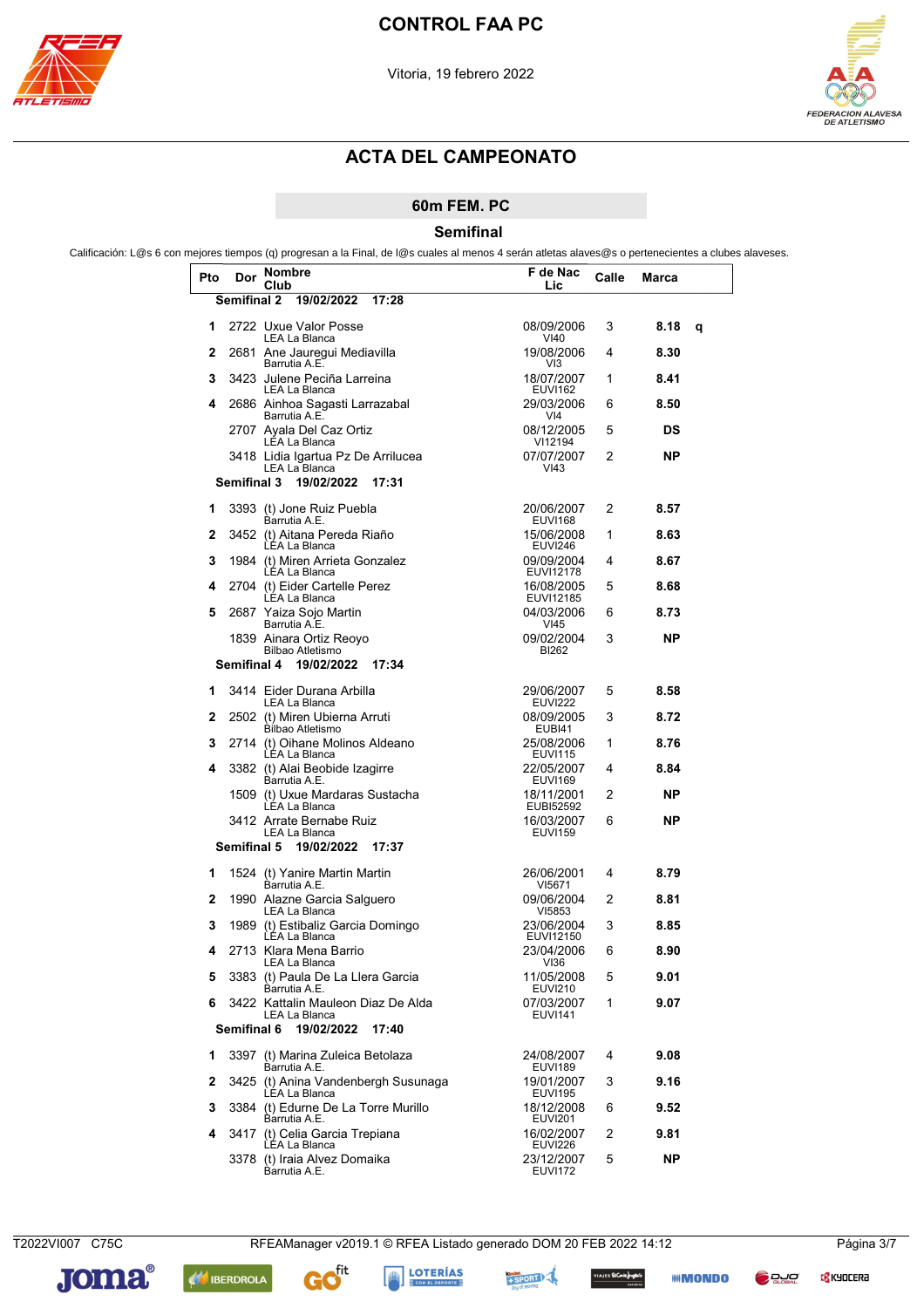



### 60m FEM. PC

**Semifinal** 

Calificación: L@s 6 con mejores tiempos (q) progresan a la Final, de l@s cuales al menos 4 serán atletas alaves@s o pertenecientes a clubes alaveses.

| Pto | Dor         | <b>Nombre</b><br>Club                                    | F de Nac<br>Lic              | Calle | Marca |
|-----|-------------|----------------------------------------------------------|------------------------------|-------|-------|
|     | Semifinal 7 | 19/02/2022<br>17:43                                      |                              |       |       |
| 1   |             | 3395 (t) Mireia Saenz De Buruaga Merchan<br>Barrutia A F | 11/12/2008<br><b>EUVI200</b> | 2     | 8.88  |
| 2   |             | 2716 (t) Faith Osagie Felix<br>I FA La Blanca            | 18/10/2006<br><b>EUVI135</b> | 4     | 9.28  |
| 3   |             | 1992 (t) Irene Lopez-davalillo Ayucar<br>LEA La Blanca   | 08/12/2003<br>EUVI12205      | 3     | 9.39  |
| 4   | 2709        | (t) Mitike Amara Garoña Arbe<br>LEA La Blanca            | 07/08/2005<br><b>EUVI197</b> | 6     | 10.07 |
| 5   | 2740        | (t) Maialen Vivas Fernandez<br>LÉA La Blanca             | 16/04/2005<br><b>EUVI236</b> | 5     | 10.42 |
|     |             | Final                                                    |                              |       |       |
| Pto | Dor         | <b>Nombre</b><br>Club                                    | F de Nac<br>Lic.             | Calle | Marca |
|     | Final       | 19/02/2022<br>18:25                                      |                              |       |       |
| 1   |             | 2 Angela Castiella Garcia<br>At. San Sebastian           | 07/03/2005<br>LO7427         | 3     | 8.05  |
|     |             | 2495 June Fernandez Moraño                               | 20/07/2005                   | 4     | 8.12  |

|  | 2 2495 June Fernandez Moraño<br>Bilbao Atletismo | 20/07/2005<br><b>BI82</b> | 4 | 8.12 |
|--|--------------------------------------------------|---------------------------|---|------|
|  | 3 3387 Avril Gomez Cantero<br>Barrutia A.E.      | 21/06/2007<br>VI51        | 2 | 8.20 |
|  | 1994 Amaia Blanca Marco Nafria<br>LEA La Blanca  | 17/09/2004<br>VI5863      | 6 | 8.23 |
|  | 1988 Maider Feo Infante<br>LEA La Blanca         | 01/10/2004<br>VI5783      | 5 | ΝP   |
|  | 2722 Uxue Valor Posse<br>LEA La Blanca           | 08/09/2006<br>VI40        |   | ΝP   |
|  |                                                  |                           |   |      |

## 60m MASC. PC

#### **Semifinal**

Calificación: L@s 6 con mejores tiempos (q) progresan a la Final, de l@s cuales al menos 4 serán atletas alaves@s o pertenecientes a clubes alaveses.

| Pto | Dor         | <b>Nombre</b><br>Club                                           | F de Nac<br>Lic              | Calle         | <b>Marca</b> |   |
|-----|-------------|-----------------------------------------------------------------|------------------------------|---------------|--------------|---|
|     | Semifinal 1 | 19/02/2022<br>17:50                                             |                              |               |              |   |
| 1   |             | 188 Julen Ortiz De Urbina Fuertes<br>Atmo. Portugalete          | 02/11/1996<br>VI3547         | 3             | 7.19         | q |
| 2   |             | 1532 Dimitri Rico Vitoria<br>Barrutia A.E.                      | 15/06/2000<br>VI5655         | 6             | 7.39         | q |
| 3   |             | 59 Ander Roy Garcia<br>Atmo. Portugalete                        | 06/11/1993<br>BI52371        | 5             | 7.43         | q |
| 4   |             | 1979 Aingeru Martinez Gastón<br>Barrutia A.E.                   | 19/04/2003<br>VI18           | 1             | 7.44         | q |
| 5   |             | 1533 Oscar Rivas Fang<br>Barrutia A.E.                          | 03/07/2000<br>VI65           | $\mathcal{P}$ | 7.45         | q |
|     |             | Semifinal 2 19/02/2022<br>17:53                                 |                              |               |              |   |
| 1.  |             | 3432 Xabier Loyo Angulo<br>LEA La Blanca                        | 13/04/2007<br>VI54           | 2             | 7.49         |   |
| 2   |             | 1980 Alvaro Ochoa De Eribe Martinez<br>Barrutia A.E.            | 18/09/2003<br>VI5849         | 4             | 7.52         |   |
| 3   |             | 2007 (t) Garai Martinez De Santos Gomez<br><b>LEA La Blanca</b> | 22/05/2004<br><b>EUVI65</b>  | 3             | 7.57         |   |
| 4   |             | 2724 (t) Julen Aja Gomez<br>LEA La Blanca                       | 26/07/2005<br><b>EUVI134</b> | 1             | 7.73         |   |
| 5   |             | 1531 Jorge Olave Ortiz De Pinedo<br>Barrutia A.E.               | 23/11/2002<br>VI5696         | 6             | 7.81         |   |
|     | 2725        | (t) Lander Chasco Muñoz<br>LEA La Blanca                        | 25/08/2006<br><b>EUVI101</b> | 5             | ΝP           |   |

**Joma**®

+ SPORT

es EtContefrigacio

*IIII* **MONDO** 

**DRUC** 

**LOTERÍAS** 

 $\mathbf{f}^{\text{fit}}$ 

G

**AN** IBERDROLA

**C<mark>S</mark> KYOCER**a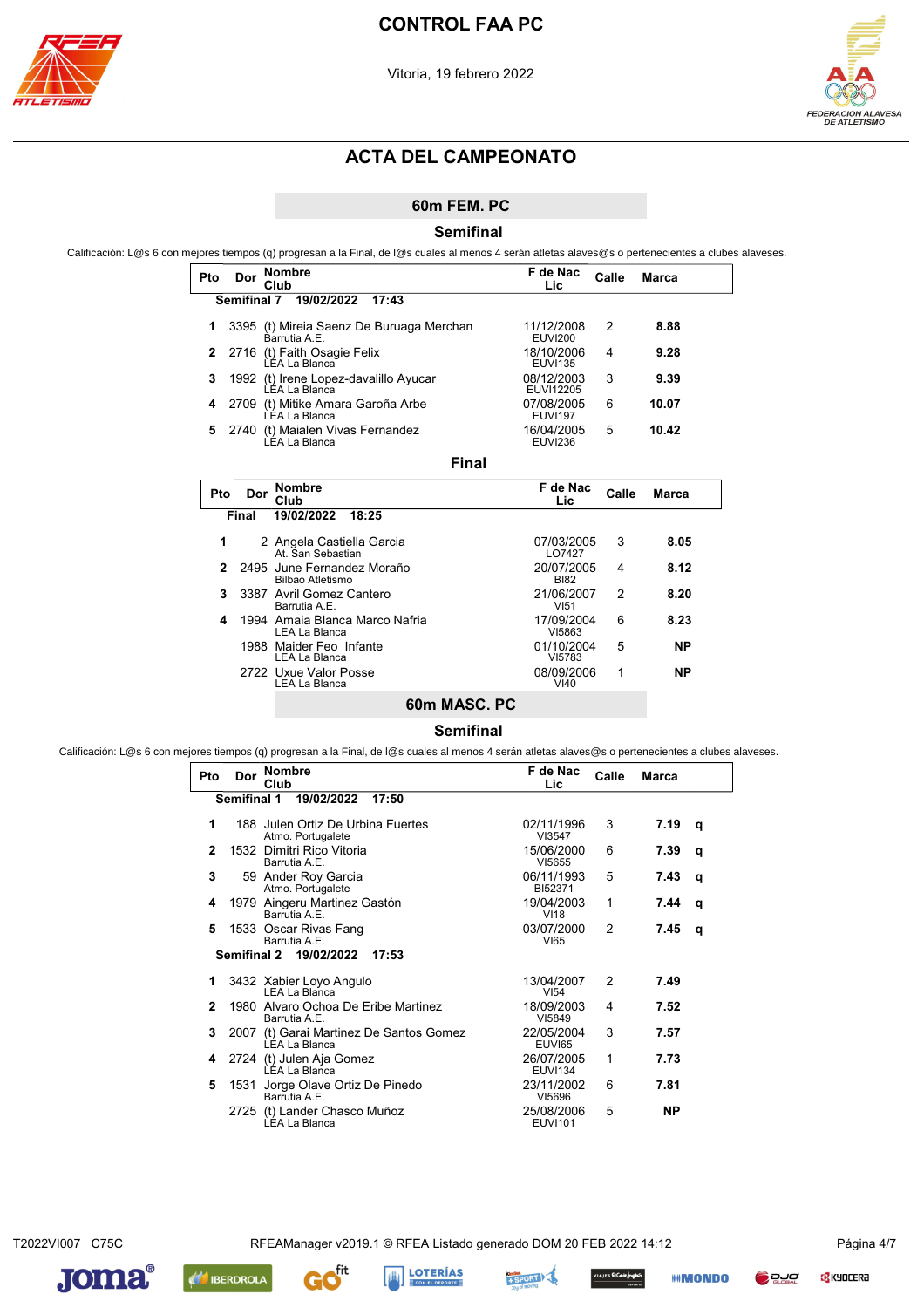



### 60m MASC. PC

**Semifinal** 

Calificación: L@s 6 con mejores tiempos (q) progresan a la Final, de l@s cuales al menos 4 serán atletas alaves@s o pertenecientes a clubes alaveses.

| Pto          | Dor                | <b>Nombre</b><br>Club                                      | F de Nac<br>Lic              | Calle | <b>Marca</b> |   |
|--------------|--------------------|------------------------------------------------------------|------------------------------|-------|--------------|---|
|              | <b>Semifinal 3</b> | 19/02/2022<br>17:56                                        |                              |       |              |   |
| 1            |                    | 1530 Eugenio Moreda Marquinez<br>Barrutia A.E.             | 13/01/2000<br>VI3610         | 1     | 7.29         | q |
| $\mathbf{2}$ |                    | 3436 James Allen Ross Berdonces<br><b>LEA La Blanca</b>    | 24/04/2007<br><b>VI57</b>    | 4     | 7.84         |   |
| 3            |                    | 2730 (t) Alejandro Moreno Lopez<br>LEA La Blanca           | 22/10/2005<br><b>EUVI116</b> | 3     | 7.92         |   |
| 4            |                    | 2733 (t) Mauricio Restrepo Bolaños<br>LÉA La Blanca        | 07/08/2006<br><b>EUVI106</b> | 2     | 8.14         |   |
| 5            |                    | 3431 (t) Jon Igartua Dominguez<br>LÉA La Blanca            | 07/02/2007<br><b>EUVI218</b> | 5     | 8.21         |   |
| 6            |                    | 744 Raul Ortiz Rodrigo<br>C.A. Barakaldo                   | 16/12/1969<br>BI5864         | 6     | 8.32         |   |
|              |                    | Semifinal 4 19/02/2022<br>17:59                            |                              |       |              |   |
| 1            |                    | 1981 (t) Mikel Salazar Moran<br>Barrutia A F               | 12/09/2003<br>EUVI12108      | 6     | 7.70         |   |
| $\mathbf{2}$ | 2731               | (t) Mikel Ortuondo Llarena<br>LEA La Blanca                | 16/07/2005<br>EUVI25         | 5     | 8.08         |   |
| 3            |                    | 2726 (t) Izei Gonzalez De Heredia Vadillo<br>LEA La Blanca | 09/01/2006<br><b>EUVI118</b> | 3     | 8.14         |   |
| 4            |                    | 3435 (t) Julen Rodriguez De Yurre Buesa<br>LÉA La Blanca   | 14/07/2007<br><b>EUVI163</b> | 4     | 8.51         |   |
| 5            |                    | 3406 (t) Haritz Pacios Morales<br>Barrutia A F             | 14/06/2007<br><b>FUVI167</b> | 2     | 8.68         |   |

**Final** 

| Pto | Dor   | <b>Nombre</b><br>Club                                  | F de Nac<br>Lic       | Calle | <b>Marca</b> |
|-----|-------|--------------------------------------------------------|-----------------------|-------|--------------|
|     | Final | 19/02/2022<br>18:30                                    |                       |       |              |
| 1   |       | 188 Julen Ortiz De Urbina Fuertes<br>Atmo. Portugalete | 02/11/1996<br>VI3547  | 3     | 7.17         |
| 2   |       | 1530 Eugenio Moreda Marquinez<br>Barrutia A F          | 13/01/2000<br>VI3610  | 4     | 7.31         |
| 3   |       | 1979 Aingeru Martinez Gastón<br>Barrutia A.E.          | 19/04/2003<br>VI18    | 1     | 7.40         |
| 4   |       | 1533 Oscar Rivas Fang<br>Barrutia A.E.                 | 03/07/2000<br>VI65    | 6     | 7.42         |
| 5   |       | 1532 Dimitri Rico Vitoria<br>Barrutia A.E.             | 15/06/2000<br>VI5655  | 2     | 7.44         |
| 6   |       | 59 Ander Roy Garcia<br>Atmo. Portugalete               | 06/11/1993<br>BI52371 | 5     | 7.45         |

T2022VI007 C75C

**C<mark>S</mark> KYOCER**a





G





**IIII MONDO** 

**D** DJO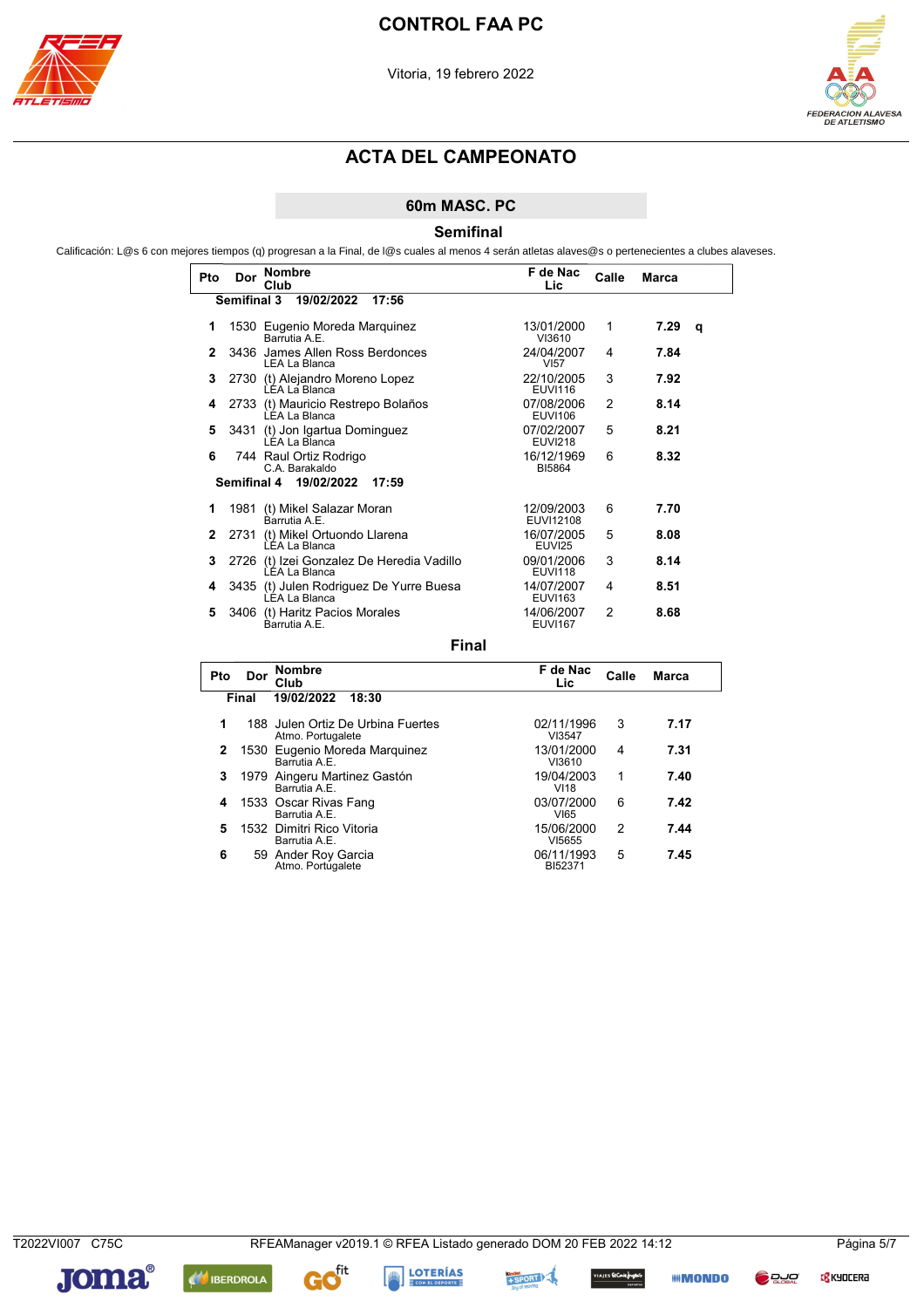

Vitoria, 19 febrero 2022



# **ACTA DEL CAMPEONATO**

| Altura FEM. PC |  |
|----------------|--|

| Pto | Dor   | <b>Nombre</b><br>Club                                  | F de Nac<br>Lic               | Marca     |
|-----|-------|--------------------------------------------------------|-------------------------------|-----------|
|     | Final | 19/02/2022<br>16:30                                    |                               |           |
| 1   |       | 2686 Ainhoa Sagasti Larrazabal<br>Barrutia A.E.        | 29/03/2006<br>V <sub>14</sub> | 1.52      |
|     |       | 1.43 O/1.49 O/1.52 O/1.54 XXX                          |                               |           |
|     |       | 2 2687 Yaiza Sojo Martin<br>Barrutia A.E.              | 04/03/2006<br>V145            | 1.35      |
|     |       | 1.20 O/1.25 O/1.30 O/1.35 O/1.40 XXX                   |                               |           |
|     |       | 3 2713 Klara Mena Barrio<br>I FA La Blanca             | 23/04/2006<br>VI36            | 1.35      |
|     |       | 1.20 O/1.25 O/1.30 XO/1.35 XXO/1.40 XXX                |                               |           |
|     |       | 4 3425 (t) Anina Vandenbergh Susunaga<br>ÈÉA La Blanca | 19/01/2007<br><b>EUVI195</b>  | 1.30      |
|     |       | 1.20 O/1.25 O/1.30 O/1.35 XXX                          |                               |           |
|     |       | 5 3417 (t) Celia Garcia Trepiana<br>LÉA La Blanca      | 16/02/2007<br><b>EUVI226</b>  | 1.30      |
|     |       | 1.20 O/1.25 XO/1.30 O/1.35 XXX                         |                               |           |
|     |       | 3378 (t) Iraia Alvez Domaika<br>Barrutia A.E.          | 23/12/2007<br><b>EUVI172</b>  | <b>NP</b> |

|                         | <b>Altura MASC, PC</b>  |                                                            |                              |       |  |  |  |
|-------------------------|-------------------------|------------------------------------------------------------|------------------------------|-------|--|--|--|
| <b>Pto</b>              | Dor                     | <b>Nombre</b><br>Club                                      | F de Nac<br>Lic              | Marca |  |  |  |
|                         | Final                   | 19/02/2022<br>16:30                                        |                              |       |  |  |  |
| 1                       |                         | 2692 Adrian Minguez Arbaizar<br>Barrutia A F               | 09/11/2006<br><b>VI17</b>    | 1.70  |  |  |  |
|                         |                         | 1.52 O/1.58 O/1.70 O/1.75 XXX                              |                              |       |  |  |  |
|                         |                         | 2 3431 (t) Jon Igartua Dominguez<br>LEA La Blanca          | 07/02/2007<br><b>EUVI218</b> | 1.52  |  |  |  |
|                         |                         | 1.46 O/1.52 XO/1.58 XXX                                    |                              |       |  |  |  |
|                         |                         | 3 3405 Asier Minguez Arbaizar<br>Barrutia A F              | 28/03/2008<br>VI63           | 1.46  |  |  |  |
| 1.40 O/1.46 O/1.52 XXX  |                         |                                                            |                              |       |  |  |  |
|                         |                         | 4 3435 (t) Julen Rodriguez De Yurre Buesa<br>LÉA La Blanca | 14/07/2007<br><b>EUVI163</b> | 1.46  |  |  |  |
| 1.40 XO/1.46 O/1.52 XXX |                         |                                                            |                              |       |  |  |  |
|                         |                         | 5 3407 (t) Ander Seara Madinabeitia<br>Barrutia A F        | 26/09/2008<br><b>EUVI202</b> | 1.46  |  |  |  |
|                         | 1.40 O/1.46 XO/1.52 XXX |                                                            |                              |       |  |  |  |

T2022VI007 C75C

**C** KYOCERA









**IIII MONDO**